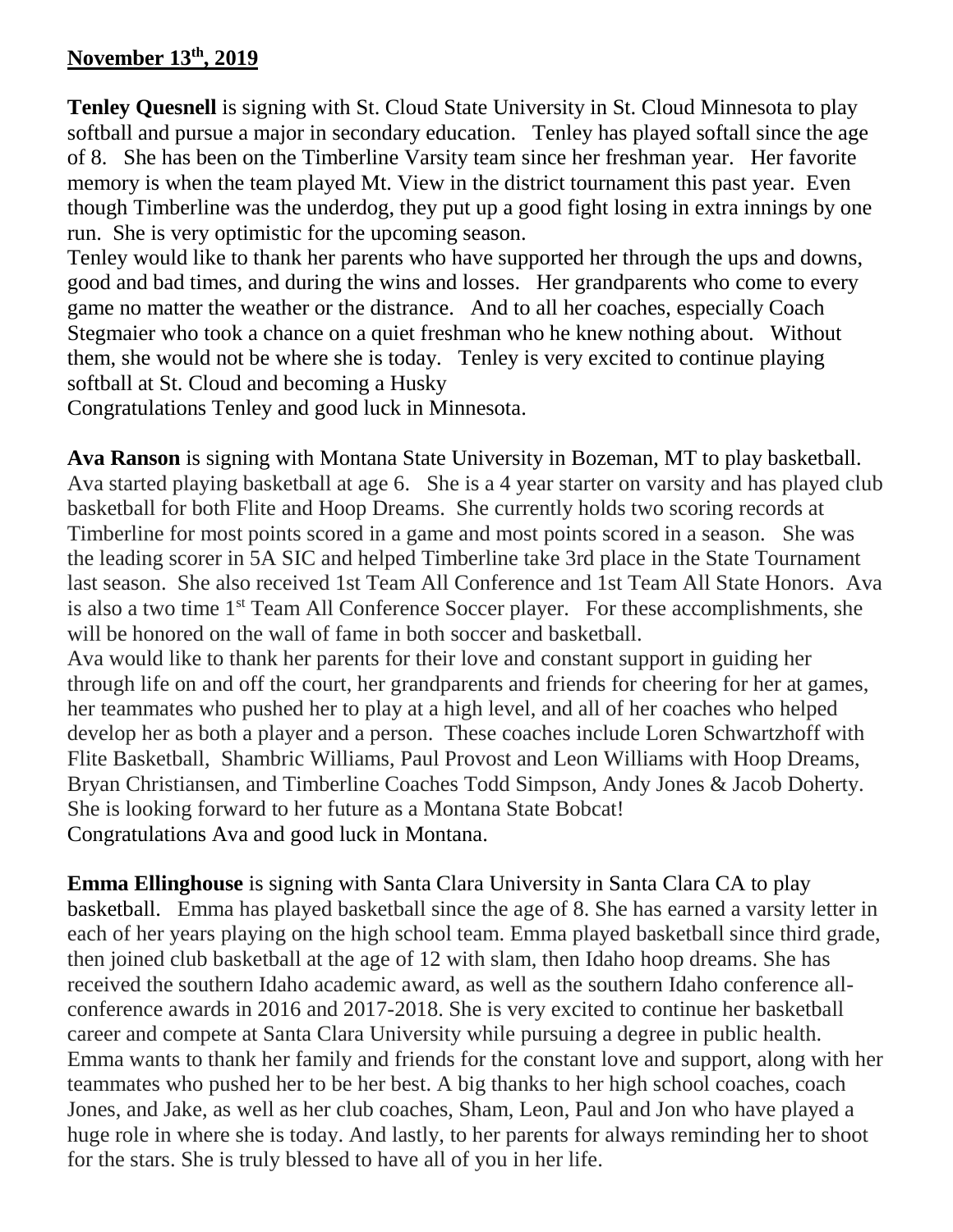Congratulations Emma and good luck in Santa Clara.

**Kade McCall** is signing with Kansas State University in Manhattan Kansas to participate in the throwing program in track and field and pursue a major in Athletic Training. Kade has been throwing since 7th grade and has been a member of Timberline's Varsity Track and Field team since his freshman year. He has placed 2nd and 3rd at State in Discus, and 7th in shotput. He holds 3 of Timberline's school records, shotput, discus and hammer. While competing for Timberline he acquired the Idaho state record for hammer. This past summer while competing in the Junior Olympics, he was awarded All-American twice. Kade would like to thank his family for pushing him to throw the furthest he can, and for supporting him in everything he does… academically and in athletics. He would also like to thank Michele Loftis and Tony Fitzpatrick for helping him discover his passion for athletic training.

Congratulations Kade and good luck in Kansas.

## **February 5, 2020**

**Noah Gluck** is signing with Case Western Reserve University in Cleveland, OH to wrestle. He will participate in the jazz program and pursue a major in Civil Engineering. He received a full-tuition four-year scholarship. Noah has been wrestling since the 8th grade and has been a member of the Timberline Varsity Wrestling Team since his freshman year. He has qualified for Idaho State Wrestling Championship three times, and currently holds a senior record of 32 wins and 9 losses. This year, he placed 5th at Wiley Dobbs Tournament, 3rd at Tiger-Grizz, and 3rd at Red Halverson Wrestling Tournament. He currently wrestles at the 120lb weight class, and he plans to wrestle his freshman year of college at the 133lb weight class. In the off-season, Noah trains at Suples, a world class facility located in Boise, Idaho, as well as attending various wrestling camps in the Northwest Region. In addition to wrestling, Noah is looking forward to furthering his education at this prestigious university, expanding his musical creativity, and experiencing new sights and new friends in the city of Cleveland. He would like to thank his family, teammates, friends, teachers, and coaches, who helped him achieve more than he ever imagined. He is excited for this next phase of his life to begin.

Congratulations Noah and good luck in Cleveland

**Jon Sutherlin** is signing with Concordia University in Irvine, CA to Swim and pursue a major in Biology. Jon has been a four year Varsity Swimmer on the Timberline Swim Team. He has won District and State twice in the 500 Yard Freestyle and currently holds the State record for the past two years. Jon helped lead the boys Timberline Swim Team to a second in State this past season. Jon has been swimming competitively since he was 10 years old on the Boise Y Swim Team. He has placed 1st in regional competition and has qualified for Y Nationals 3 yrs straight. Jon shows a true dedication for swimming by waking up at 4:30 am to attend morning practice before school, as well as attend practice after school. Jon plans to not only swim for Screaming Eagles but also seek an opportunity in Water Polo. He is excited to be so close to the California Ocean, where his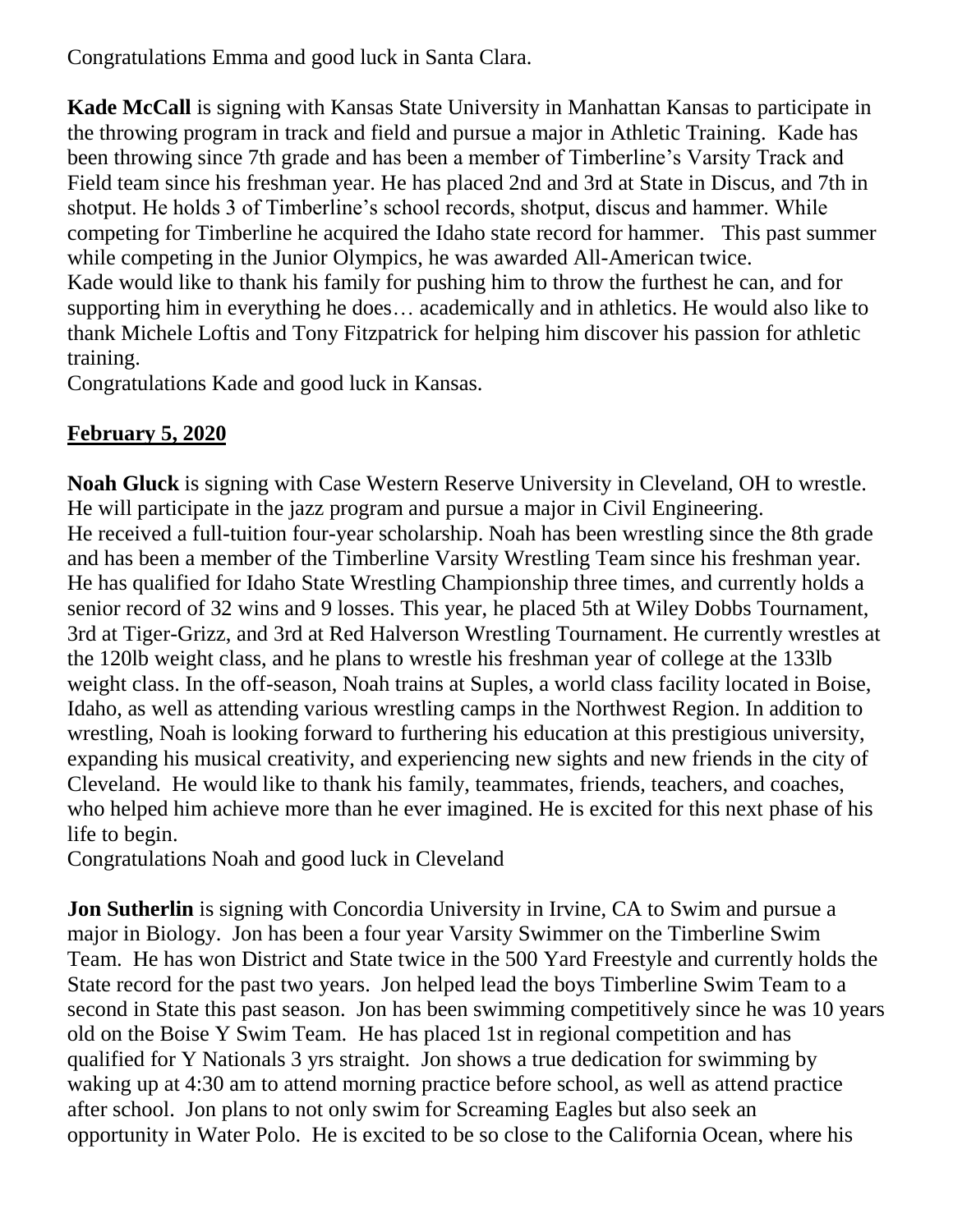new teammates have already shown him how to surf. One of Jon's college dreams was to attend a California school. He is proud to be a Screaming Eagle. Jon is thankful for the support and dedication of his family and coaches. Without them, he would have never reached his goals and become a collegiate swimmer. Congratulations Jon and good luck in California.

**Elijah Meldrim** is signing with Pacific University in Forest Grove, OR to play baseball and pursue a major in computer science. Elijah has been in the Timberline program since his freshman year. He helped the JV team win their 3rd straight district championship. He would like to thank his parents, past and present coaches, and teammates throughout the years for believing in him and giving countless hours to make him the person he is today. Congratulations Elijah and good luck in Forest Grove

**Jeremy Underwood** is signing with Treasure Valley Community College in Ontario, OR to study applied science and play baseball. Jeremy has been part of the timberline baseball program since his 8th grade year, being one of only three 8th graders to play on the freshman team that season. He would like to thank his parents, especially his mother for always being there and supporting him through all of his baseball endeavors. His teammates for giving him some of the best memories of his time at timberline, especially the 2018 district championship. And finally he would like to thank Coaches Coberly, Swartley, Roper, and Satterfield, for always sharing their wisdom and pushing him to be his best. Jeremy is excited for his senior season of baseball as a wolf, in search of another state title. Congratulations Jeremy and good luck in Ontario.

**Evan Youde** is signing with Monterrey Peninsula College in Monterey, CA to play baseball and study business and viticulture. Baseball has been a passion of his since he was young. Some of his greatest accomplishments are lettering all 4 years on the Varsity team, taking 2<sup>nd</sup> at State his freshman year and winning the State Championship his sophomore year. He would like to thank Coaches Price, Coberly, Smart, Taylor, & Gonzalez for the countless hours they invested in him and for always pushing him, motivating him and supporting him through the best and worst times. He would also like to thank his teammates for the unforgettable memories and friendships that will last a lifetime. Most of all, he would like to thank his parents, grandparents, and brother for the endless love and support they have given him year in and year out coming to all his games and being his biggest fans. Congratulations Evan and good luck in Monterey.

**Morgan Baker** is signing with Goshen College in Goshen, Indiana to play baseball and pursue a Finance degree. After his four years at Goshen College, he plans to attend Indiana University and achieve a masters degree in Finance as well. Morgan has been playing baseball since the age of 5, and has been in the Timberline baseball program since the 8th grade. He helped the 2018 State Championship team, pitching 5 innings allowing 2 runs in the quarterfinals against Highland. Morgan would like to thank everyone who has supported him throughout the process of getting to where he is today, especially his Dad, Mom, and stepmom for their constant love and support."

Congratulations Morgan and good luck in Goshen.